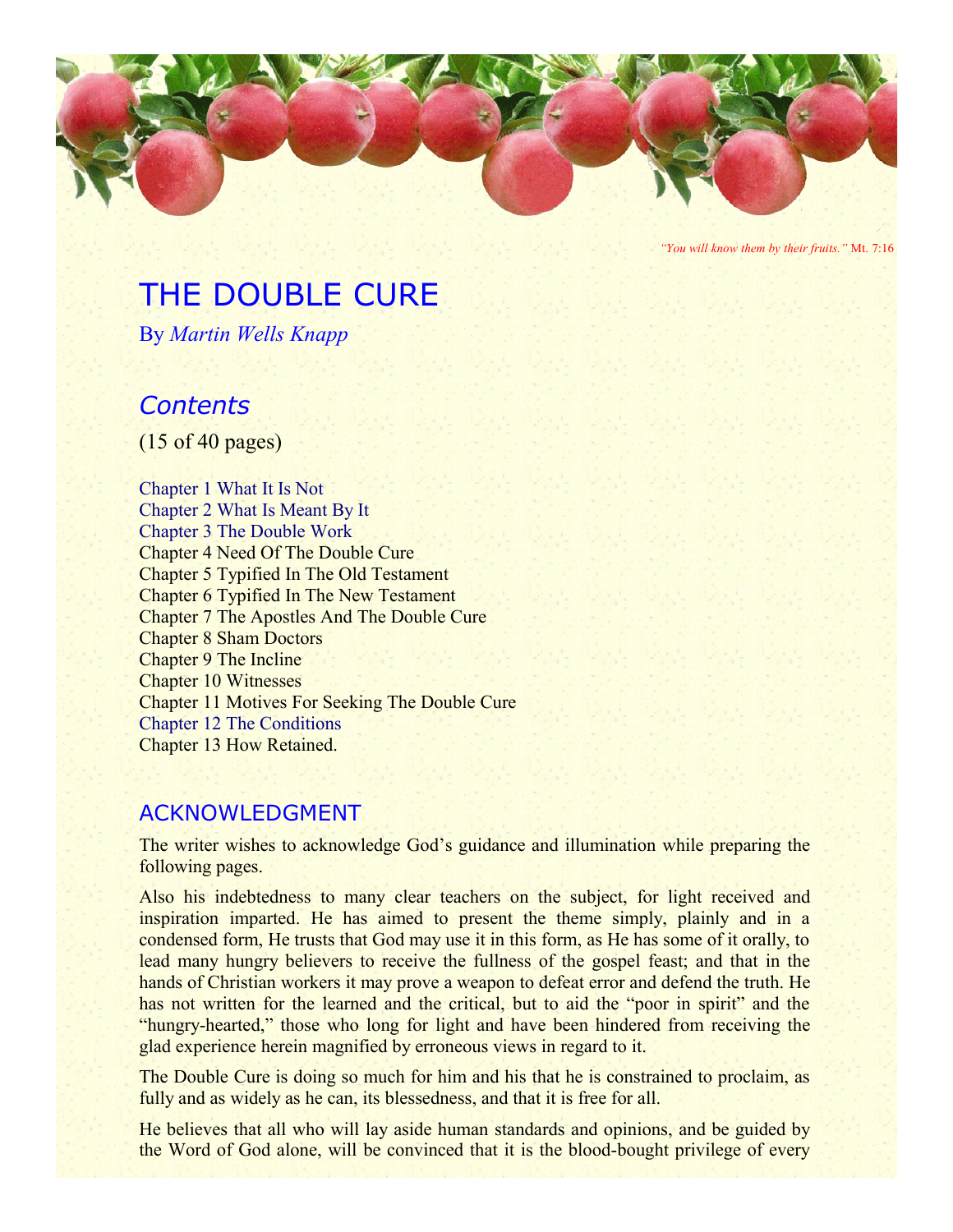believer to gain and retain the experience which is here treated under the name of the Double Cure.

That the reader may thus be blessed, and God thereby honored, is the prayer of the writer. To Him be glory forever.

Martin Wells Knapp.

Cincinnati, Ohio.



# 1. WHAT IT IS NOT

It is not bodily healing.

Valuable as physical health is, spiritual health is much more so. Many have the "Double Cure" which have not sound bodies, and many have sound bodies who are leagues from any spiritual cure. While the Double Cure does not contradict faith healing as taught in the Bible, it treats a loftier theme.

It is not fanaticism.

Fanaticism is "wild and extravagant notions of religion." The Double Cure is a name of the New Testament remedy for sin, and is as far from fanaticism as food is from poison.

It does not offer freedom from human infirmities.

That is the work not of present but of post-mortem redemption. Here Jesus is "touched with a feeling of our infirmities." The "Spirit helpeth our infirmities;" so that like Paul though not yet freed from them yet we can "glory" in them.

Today grace softens them, in the tomorrow of eternity they will be forever banished.

#### *It is not exemption from mistakes*.

As it does not cure physical nor mental infirmities, neither does it save from the errors which flow from their possession. Defective powers may lead to defective acts – sins of ignorance, not of intent.

It does not bestow Adamic, angelic, resurrection, nor divine perfection, yet it does impart perfect soul-health. No more, no less.

It does not exempt from temptation.

 To be is to be tempted. Temptation is a part of the program of probation (*earthly life*). God will have a tried people. Jesus was tempted, and the servant is not above his Lord.

"Blessed is the man that endureth temptation." (James 1:12.) It puts man not where the tempter cannot reach him, but where he is strong to resist him. It does not kill the devil, but conquers him. A strong, healthy soldier is more likely to win than an invalid.

#### *It does not destroy humanity.*

The physical functions which God has implanted for high and holy purposes, like the sexual, for food, and others, are not eradicated but controlled and held in their proper spheres. Paul referred to them and not to inbred sin (*the fallen nature)* when he said, "I keep under my body and bring it into subjection." (1 Cor. 9:27.) The Double Cure eliminates carnality, purifies, elevates, and controls humanity.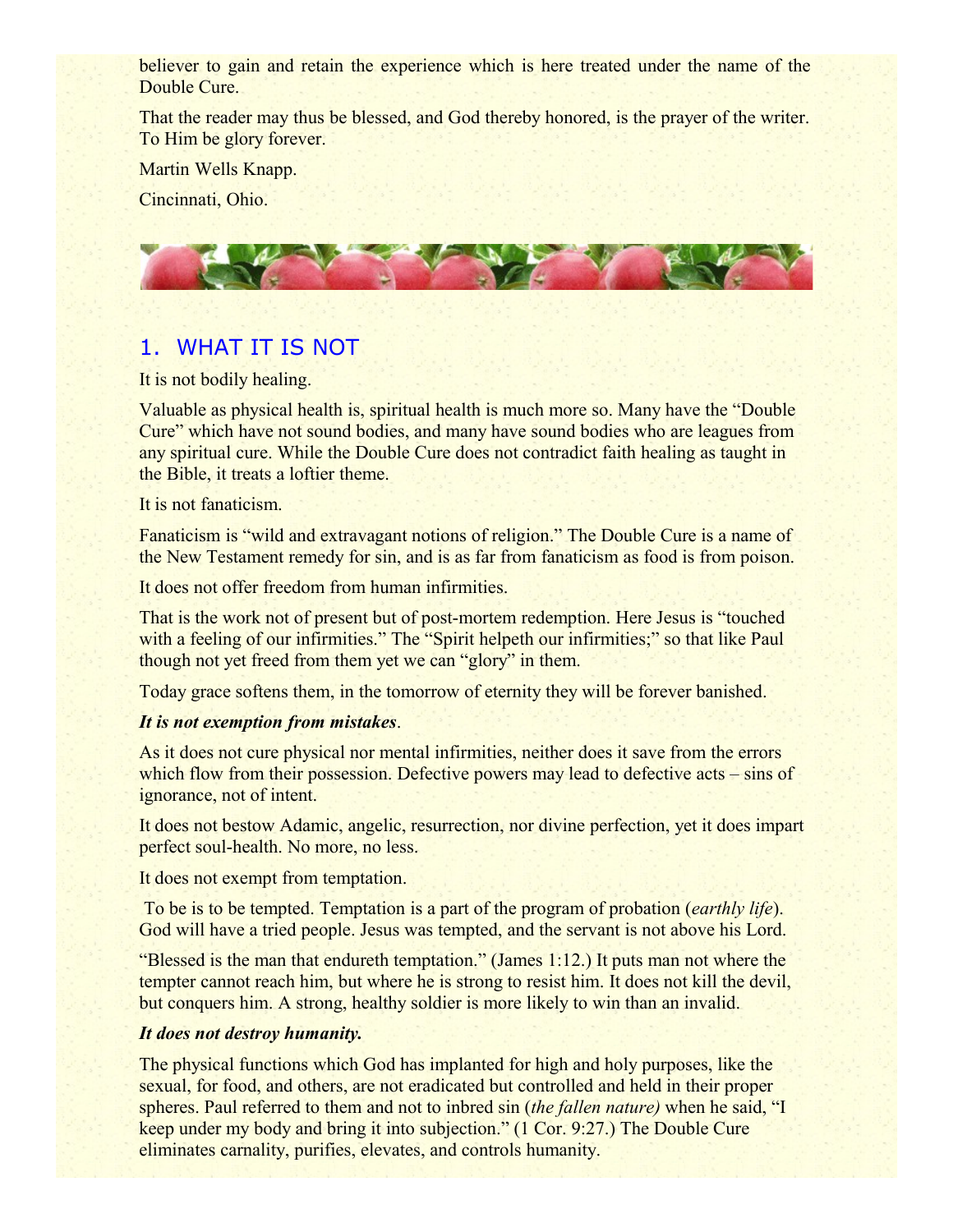It does not mean an experience where one "cannot sin;" No one can commit a known sin and at the same time remain a child of God. (1 John 3:9.)

#### *All may sin; none need to sin.*

Perfect health does not exempt from the liability of disease, nor the Double Cure from the liability of a spiritual relapse.

As you can seen it neither kills the devil nor destroys man's freedom, nor does it make a mere machine of him. Hence it is folly to claim that any state of grace makes it impossible to commit sin. "Watch ye and pray, lest ye enter into temptation." (Mark 14:38.) "Wherefore let him that thinketh he standeth take heed lest he fall." (1 Cor. 10:12.)

#### *Nor does it mean simply reformation*.

It includes it but is deeper. It does not mean simply to lay aside bad habits and unscriptural practices, like giving up tobacco and whisky, and laying aside jewelry and worldly attire. It goes deeper and so transforms the soul and captivates the will that everything contrary to God's will is abandoned and abhorred. You cannot stop a saloon by tearing down the signboards, nor reform a peacock by pulling the feathers out of its tail. Both instances demand an internal work. Get the saloon-man right and his business is abandoned and his sign goes down. Get the strut out of the peacock and down goes its tail. Get sin out of the inside and properly instructed, the whole outside will conform to the law of right and the teachings of the Word.

#### *It locates sin in the soul*,

not in the corporeal body. The words "flesh" and "body" are used in Scripture to mean man's unsanctified, carnal spiritual nature. The hand or foot of a man can no more sin than the house he lives in or the dagger he strikes with. It is as ridiculous to talk of sin being in the material flesh as it would be to locate it in one's boots or coat or carriage. When the law hangs Winchesters for murder and cuts off the hand for forgery, it will then be time to talk about sin being located in muscle, blood, and bones.

#### *It is not "cranktification*."

This is a state which people get into by opposing the Double Cure or refusing to accept of it. This fully cranktifies people. The cure fully sanctifies them. That is the difference.

Nor does the Double Cure mean conversion. It includes it but is much more than it. One is the impartation of spiritual life, the other the expulsion of spiritual disease, and the soul health which follows.

#### *Nor does it mean consecration.*

Consecration is the act which places the spiritual patient fully and unreservedly into the bands of the Soul-healer. The cure is the act which heals. "Consecration," as some one has said, "is the thing you do just before you are fully sanctified."

It is not growth in grace.

The Double Cure is weeding and watering the soul-garden. Growth is the result of the act. The garden grew with the weeds and without the water, but it needed to be without the one and with the other. The truly converted soul grows even opposed by the weeds of depravity, the doubts, fears, and tempers which, like weeds, mar its beauty and hinder its development. It grows without the fullness of the Spirit which the Double Cure brings, but how much faster when the weeds are out and the cloudbursts of salvation showers fall. The Double Cure is not growth, but it is the great inspiration of it.

Nor is it simply doing.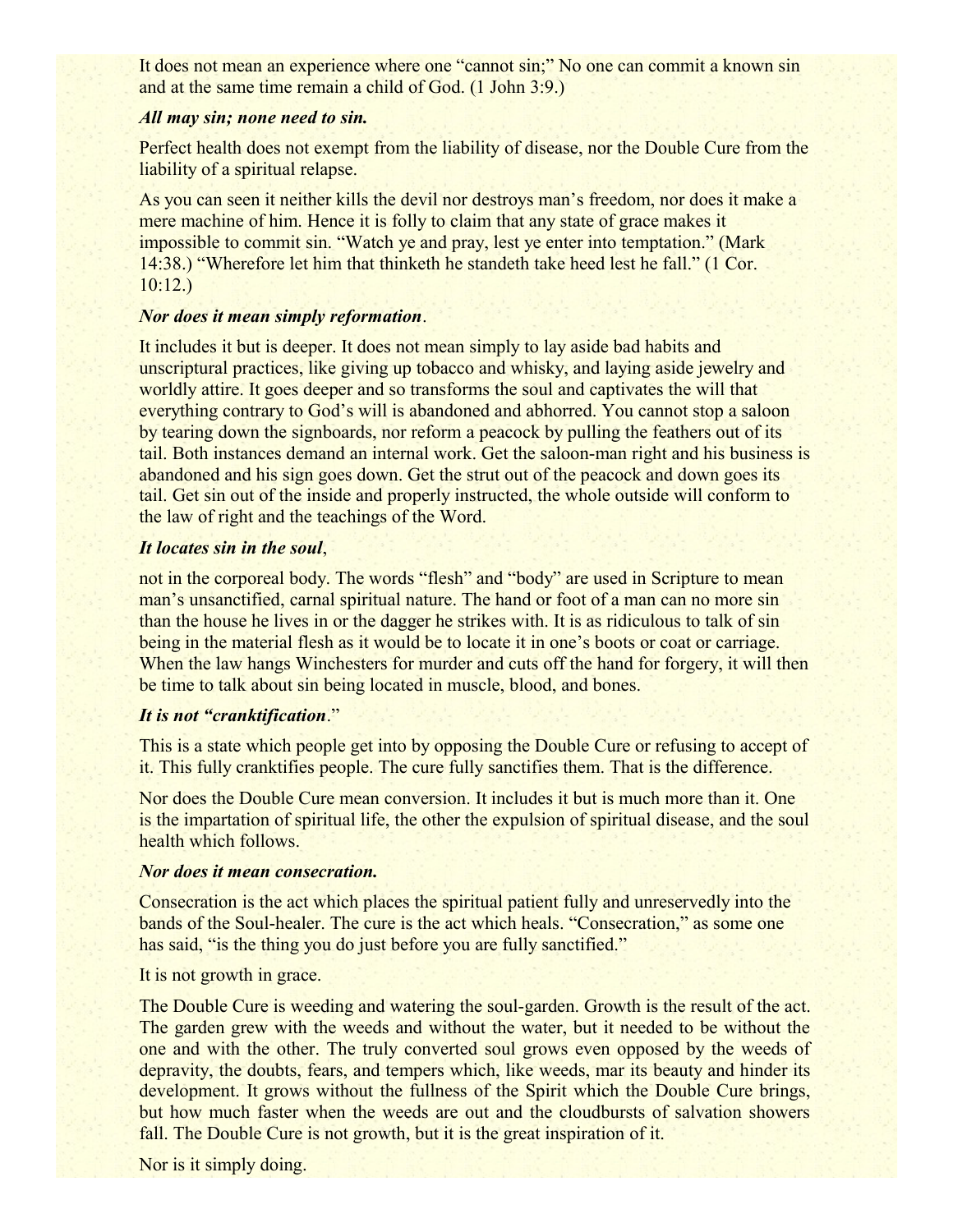It puts people where they can most effectively do, but there is as much difference between it and doing as between work and taking medicine, or health and harvesting.

Millions worn, tired and sick spiritually, are working themselves to death instead of taking the Double Cure, which would rest their weariness, heal their spiritual disease, and enable them to exult in such newfound health and strength as would fit them to "do exploits," "mount up with wings as eagles, run and not weary, walk and not faint."

It is not maturity.

It is a soul cure and tonic. Spiritual maturity is the result of it and the spiritual growth which it facilitates, just as good health speeds the development of a child into healthful manhood.

The Double Cure should not be confounded with any of the things above mentioned.

What it is will, by God's help, be more fully shown in the following chapter.

May the Holy Spirit take these things of God and make them plain to all who read.

Savior of the sin-sick soul, Give me grace to make me whole, Finish Thy great work of grace, Cut it short in righteousness.

Speak the second time "be clean!" Take away my inbred sin; Every stumbling-block remove, Cast it out by perfect love. --Sel.--



# 2. WHAT IS MEANT BY IT

We mean by it the act of soul-healing and soul-toning which Jesus has provided for all believers.

It is often alluded to in the Word in the following and their related terms:

#### *Deadness to sin.*

 "Likewise reckon ye yourselves to be dead indeed unto sin, but alive unto God through Jesus Christ our Lord." (Rom. 6:11.) "Knowing this, that our old man is crucified with him, that the body of sin might be destroyed, that henceforth we should not serve sin." (Rom. 6:6.) "I am crucified with Christ: nevertheless I live; yet not I but Christ liveth in me." (Gal. 2:20.) These passages teach a dying not only to sin but to reputation, friends, position, self, and everything that may come between the soul and Jesus. A dying-

So dead that no desire will rise To pass for good or great or wise In any but our Savior's eyes. The Double Cure embraces this deadness and the new life which follows.

*Freedom from sin.*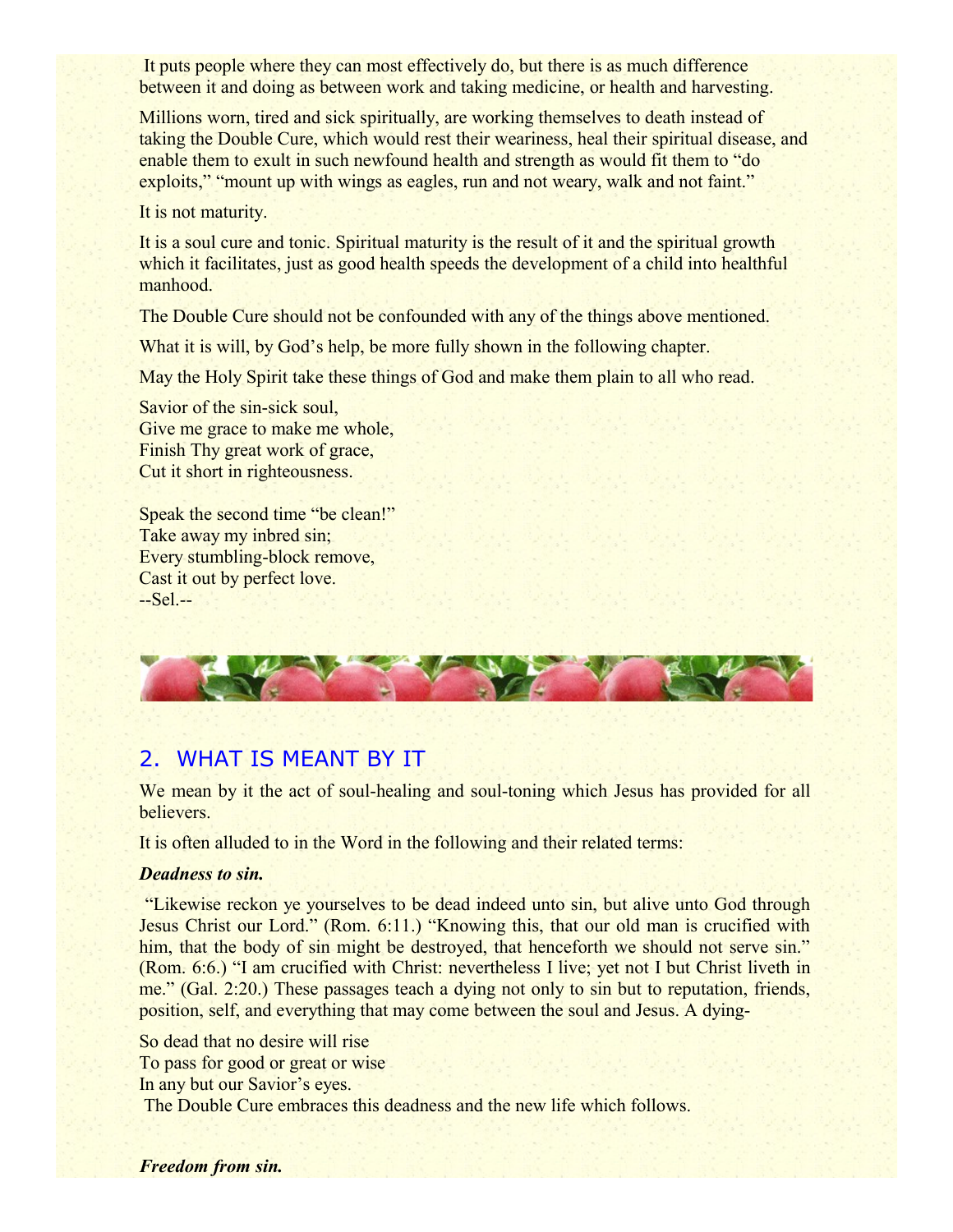Not only from its guilt and its penalty, but from its inbeing (any existence within). "Thou shalt call His name Jesus; for He shall save His people from their sins [by cleansing out the fount of sin within them.]" (Matt. 1:21.) "If the Son therefore shall make you free, ye shall be free indeed." (John 8:86.) "And ye shall know the truth, and the truth shall make you free." (John 8:32.) "But now being made free from sin, and become servants to God, ye have your fruit unto holiness, and the end everlasting life." (Rom. 6:22.) Here is offered not freedom from mistakes, infirmities, or even diseases, but from SIN in just the sense indicated by the Holy Spirit in the texts quoted.

#### *Purity.*

 "Create within me a clean heart, O God; and renew a right spirit within me." (Ps. 51:10.) "Then will I sprinkle clean water upon you, and ye shall be clean: from all your filthiness, and from all your idols, will I cleanse you." (Ezek. 36:25.) "Blessed are the pure in heart: for they shall see God." (Matt. 6:8.) "Seeing ye have purified your souls in obeying the truth through the Spirit unto unfeigned love for the brethren, see that ye love one another with a pure heart fervently." (1 Pet. 1:22.) "If we confess our sins, He is faithful and just to forgive us our sins, and to cleanse us from all unrighteousness." (1 John 1:9.)

Here inbred sin (*the fallen nature*) is referred to as the picture of filth which the perfect cure washes away. For this the fountain was opened in the house of David, that all sin might be washed away, and if all is washed away, then there can be none left, and the soul being purified by faith is readied for service here or reward in heaven.

#### *Power***.**

"He giveth power to the faint; and to them that have no might He increaseth strength." (Isa. 40:29.) "Behold, I give unto you power to tread on serpents and scorpions, and over all the power of the enemy: and nothing shall by any means hurt you." (Luke 10:19.) "Tarry ye in the city of Jerusalem, until ye be endued with power from on high." (Luke 24:49.) "Ye shall receive power, after that the Holy Ghost is come upon you." (Acts 1:8.) "Strengthened with all might, according to His glorious power, unto all patience and longsuffering with joyfulness." (Col. 1:11.)

Not social, nor intellectual power, but spiritual power. Not the eloquence of the orator, but the unction of the Holy Ghost. In just the sense that the word power is here used, the Double Cure imparts it.

#### *"Abundant" blessings***.**

The Double Cure is the doorway into a temple of indescribable loveliness, where all therein are abundantly provided for. The experiences here enjoyed are mentioned in the following and many other Scripture passages: "But the meek shall inherit the earth; and shall delight themselves in the abundance of peace." (Ps. 87:11.) "Now unto Him who is able to do exceeding abundantly above all we ask or think, according to the power that worketh in us." (Eph. 8:20.) "And God is able to make all grace abound toward you; that ye, always having all sufficiency in all things, may abound to every good work." (2 Cor. 9:8)

#### *"Filled."*

"Blessed are they which do hunger and thirst after righteousness: for they shall be filled." (Matt 6:6) "The disciples were filled with joy, and with the Holy Ghost." (Acts 13:52.) "Be filled with the Spirit." (Eph. 6:18.) "They were all filled with the Holy Ghost" (Acts 2:4.) "That ye might be filled with all fullness of God." (Eph. 3:19.) "And I am sure that, when I come unto you, I shall come in the fullness of the blessing of Christ." (Rom. 15:29.)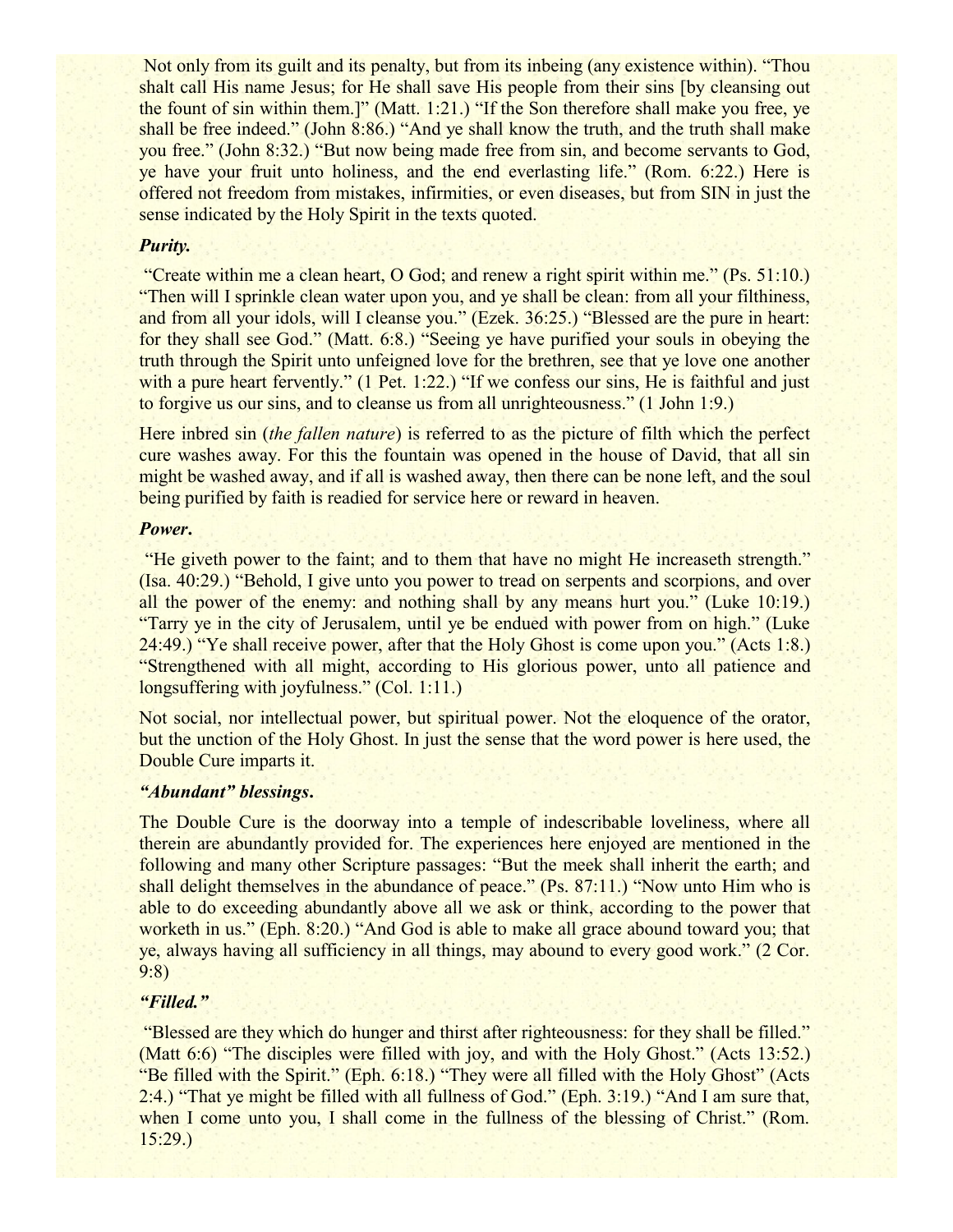#### *Oneness with God's will.*

 "Thy kingdom come. Thy will be done in earth, as it is done in heaven." (Matt. 6:10.) In heaven it is done promptly, cheerfully, and always. The Double Cure so establishes the kingdom of heaven in the soul that God's will is so done on earth. "And be not conformed to this world: but be ye transformed by the renewing of your mind, that ye may prove what is that good, and acceptable, and perfect will of God." (Rom. 12:2.) "Not with eye-service, as men-pleasers; but as servants of Christ doing the will of God from the heart." (Eph. 6:6.) "That ye might be filled with the knowledge of His will in all wisdom and spiritual understanding." (Col. 1:9.)

These terms signify cheerful acquiescence in all the will of God. It is one of the results of the Double Cure.

## *Pleasing God.*

 "That as ye have received of us how ye ought to walk and to please God, so ye would abound more and more." (1 Thess. 4 1.) "That ye might walk worthy of the Lord unto all pleasing, being fruitful in every good work, and increasing in the knowledge of God." (Col. 1:10.) "And whatsoever we ask, we receive of him, because we keep his commandments, and do those things which are pleasing in his sight." (1 John 3:22.) God is always well pleased with healthy spiritual children whose delight is to do His will. Such are all who are subjects of the Double Cure.

#### *Holiness.*

"Be ye holy; for I am holy." (1 Pet. 1:16.) "Follow peace with all men, and holiness, without which no man shall see the Lord." (Heb. 12:14.) "The temple of God is holy, which temple ye are." (1 Cor. 3:1".) "But ye are a chosen generation, a royal priesthood, a holy nation, a peculiar people." (1 Pet. 2:9.)

# *Perfect love*.

"Walk before me, and be thou perfect." (Gen. 17:1.) "Thou shalt be perfect with the Lord thy God." (Deut 13:15.) "Let your heart therefore be perfect." (1 Kings 8:61.) "Be ye therefore perfect, even as your Father which is in heaven is perfect." (Matt 6:48.) "Let us therefore as many as be perfect be thus minded." (Phil. 3:15.) "Perfect love casteth out fear." (1 John 4:18.) "According as He hath chosen us in him before the foundation of the world, that we should be holy and without blame before Him in love." (Eph. 1:4.)

A close study of these passages will show that the perfection here taught is not the kind condemned elsewhere, but is the perfection of love, not before man, who may mistake and misjudge, but before God, who can read the thoughts and intents of the heart. No more than this, no less than this, the Double Cure means.

#### *Entire sanctification.*

"Sanctify them through thy truth." (John 17:17) "The very God of peace sanctify you wholly" (1 Thess. 6:23. See references.) "But ye are washed, but ye are sanctified," (1 Cor. 6:11.) "For both He that sanctifieth, and they who are sanctified are all one: for which cause He is not ashamed to call them brethren." (Heb. 2:11.)

Sanctification is a Bible name for the divine act whereby the soul is cleansed from all sin, and filled with perfect love, and thus made fully white. It is a synonym, therefore, of the Double Cure.

# *The Double Cure*

is Gods remedy for the "ups and downs." Many Christians suffer from this disease. Today victorious, tomorrow defeated. "Sinning and repenting," instead of "keeping themselves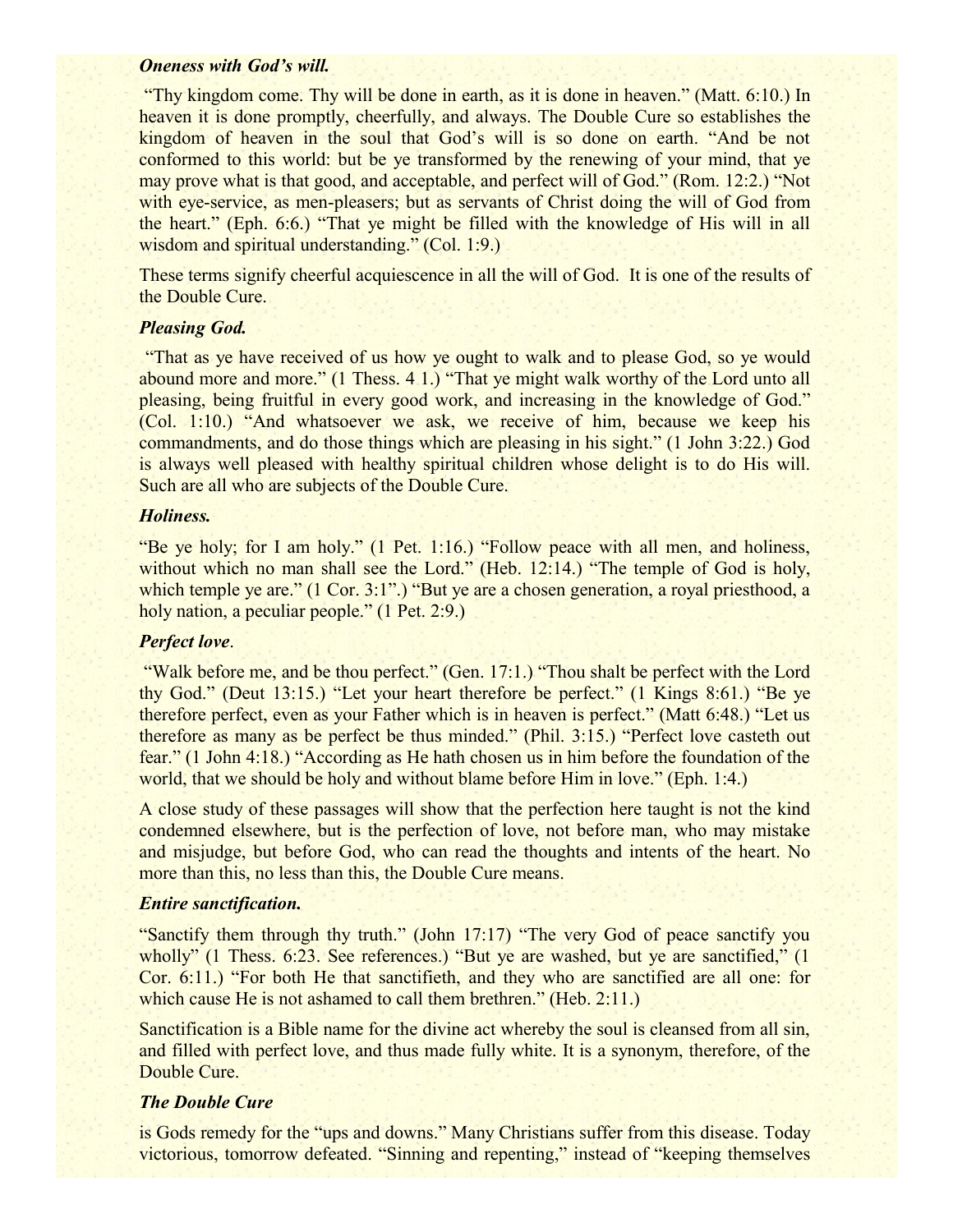from evil," and being "kept by the power of God." To such the Double Cure comes with tidings glad of perfect soul health and the growth and stability which follow it.

The Double Cure is a second work subsequent to regeneration. "But this spake He of the Spirit which they which believe on Him should receive: for the Holy Ghost was not yet given: because that Jesus was not yet glorified." (John 7:39.) "And in this confidence I was minded to come unto you before, that ye might have a second benefit." (2 Cor. 1:15.) "Unto you who fear my name shall the Sun of righteousness arise with healing in his wings."..... (Mal. 4:2.)

Here the sanctifying Spirit is represented as being given to those who already believe, the second grace or benefit as being offered to members of the "Church of God," and the healing promised to those that feared the Lord.

The Double Cure is a work wrought instantaneously and by faith. "The Lord whom ye seek shall suddenly come to his temple." (Mal. 3:1.) "Suddenly. There came a sound from heaven as of a mighty rushing wind, and they were all filled with the Holy Ghost, and began to speak with other tongues, as the Spirit gave them utterance." (Acts 2:24.) "And while Peter spake these words the Holy Ghost fell on all them that heard the word." (Acts 10:44.) "And God, which knoweth the hearts, bare them witness, giving them the Holy Ghost, even as He did unto us; and put no difference between us and them, purifying their hearts by faith." (Acts 15:8-9.)

Thus prophecy and inspired experience both declare that the Double Cure is not a state to be obtained by slow development, but a divine work to be wrought on the meeting of simple conditions.

All of the above texts treat on different phases of the same work.

Though their phraseology is diverse, there is a beautiful harmony between them.

Combined they form a resistless Niagara of argument in favor of a holy life on earth.

All that we mean by the Double Cure is included in these texts. It is thus forcibly set forth as an experience to be obtained in this life, and it is in perfect harmony with reason and revelation.

Would that just now each reader might heed the Holy Spirit's voice, and claim this rich and blood-bought heritage.

He wills that I should holy be, That holiness I long to feel, That full divine conformity To all my Savior's righteous wilt See, Lord, the travail of Thy soul Accomplished in this change of mine;

And plunge me every whit make whole In all the depths of love divine. On Thee, O God, my soul is stayed, And waits to prove thine utmost will; The promise by Thy mercy made, Thou must, Thou wilt in me fulfill. -- C. Wesley. --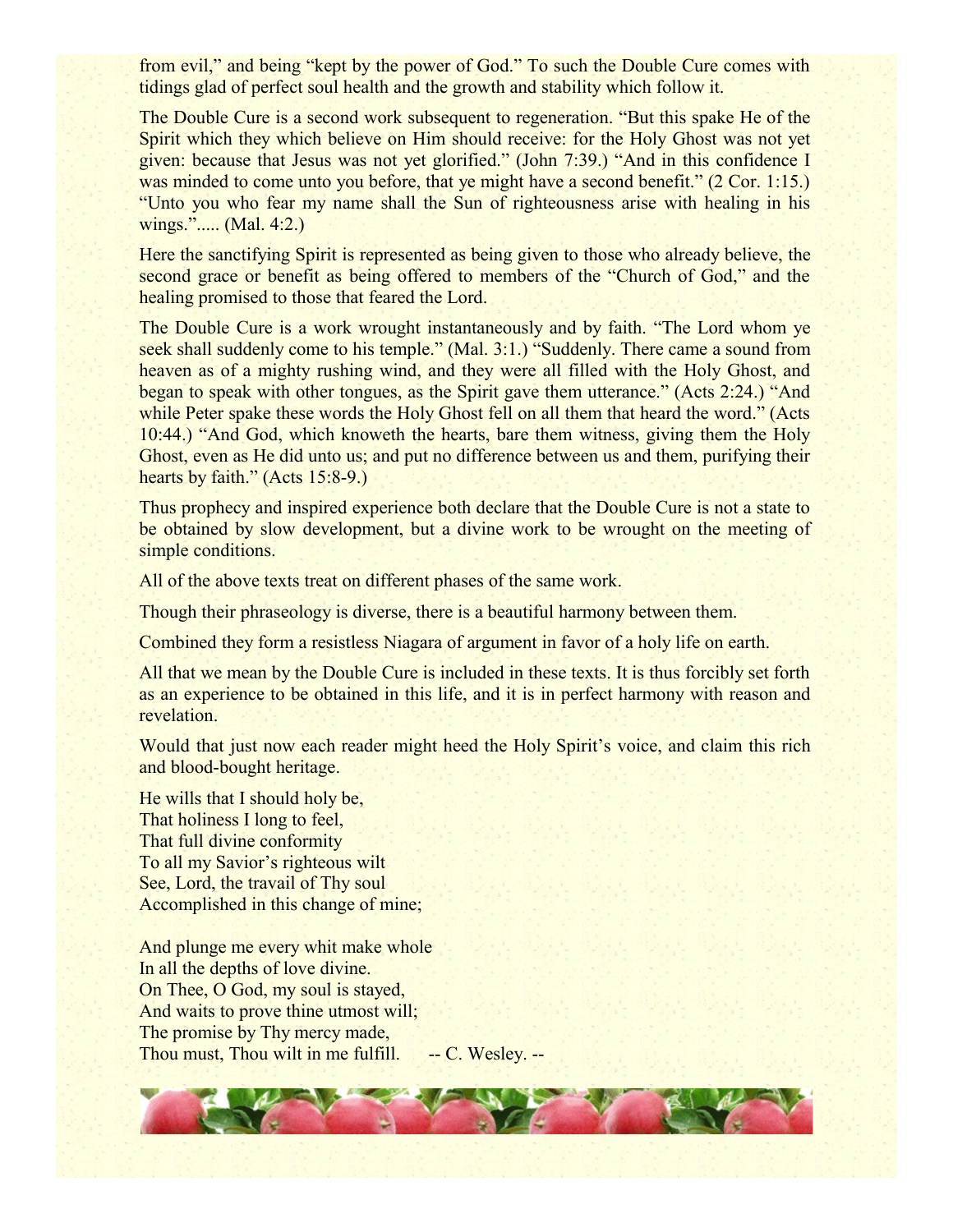# 3. THE DOUBLE WORK

Sin is a double disease. It pollutes the soul and also poisons the outer life. It converts the heart into a den of vile passions and the exterior life into a panorama of dark deeds. It's twofold nature is clearly declared in God's word. (See Ps. 51; Zech. 13:1; 1 John 1:9, and kindred Scriptures.) On these and like texts we base the following diagram which shows the light of the Word on the subject at a glance:

## *THE DOUBLE DISEASE* –

 I. Actual transgressions. Rom. 3:23. Wrong deeds. Rom. 3:10-18. Wrong life. Gal. 6:8. Bad fruits. Rom. 7:5; Gal. 5:19-21. Evil waters. Jas. 3:10, 11. Guilt. Rom. 3:19. Death. Rom. 5:12. Eternal punishment. Matt. 25:46.

II. Inbred sin. Rom. 6:6, and 7:19-24. Wrong tempers. 1 Cor. 3:1- 4. Wrong state. 1 Cor. 2:14. Bad tree. Matt. 3:10; 7:18. Evil fountain. James 3:12; Matt. 5:19. Pollution. Ps. 51:5; 2 Cor. 7:1. Sickness. Isa. 1:5; Luke 5:31. Debars from heaven. Heb. 12:14; Rev. 21:27.

#### *THE DOUBLE CURE.*

-- I. Conversion. Matt. 18:3. Pardon. Isa. 55:7. Adoption. 2 Cor. 6:17, 18. Life. John 3:36. Witness. Rom. 8:16.

II. Entire sanctification. 1 Thess. 5:23. Complete cleansing. 1 John 1:9. Perfect love. 1 John 4:18. Witness. Heb. 10:14, 15.

#### THE DOUBLE CONDITIONS:

I. Repentance. Luke 13:3. Sorrow for sin. Matt. 5:4. Giving up sin. Isa. 1:16. Confession. Prov. 28:13. Appropriating faith. John 3:16.

II. Consecration. Rom. 12:1. Death to sin. Rom. 6:6. Yielding to God. Rom. 6:13. Appropriating faith. Heb. 4 3.

In the above and like Scriptures actual transgressions and soul defilement are treated as two distinct phases of man's fall.

The first refers to what men do, the second to what they are.

The first to outward acts, the second to an inner state. The first is life defilement, the second is heart defilement. The first is a result of the second, the second is the cause of the first.

The first is like an infected wound on the outside, the second the scrofulous soul disease, deeper than muscles, bones, marrow, or nerves, in the very center of the soul life.

The cure and conditions are mentioned here in connection with the disease, and will be more fully noticed in future chapters.

The twofold nature of the disease makes the Double Cure an imperative necessity.

The sinner is like a drowning leper. The leper needs a double work: (1) To be rescued from a watery grave; (2) To be cured of his disease. When a life preserver will cure the leprosy it will be time to discard the double disease, the double conditions, and the Double Cure.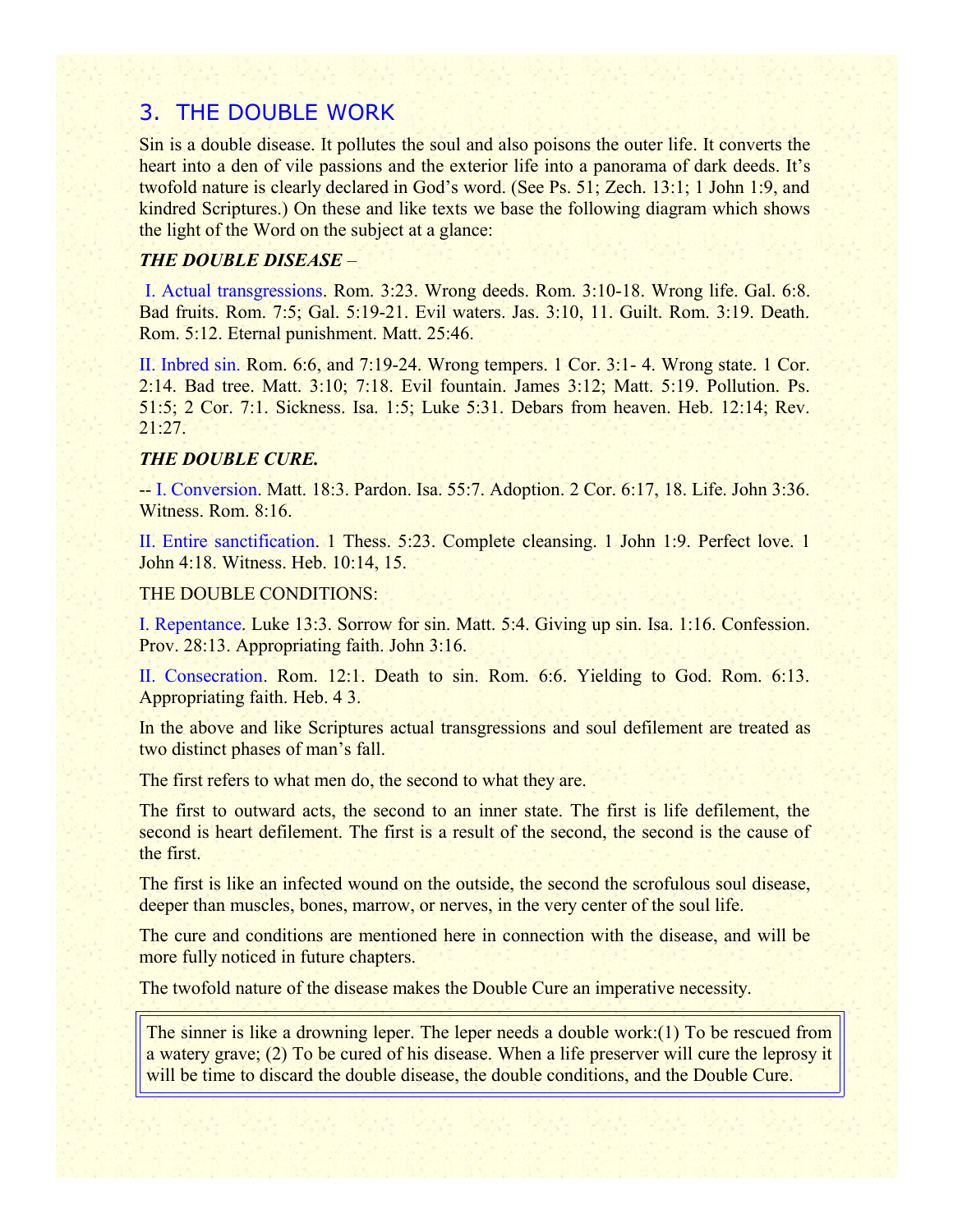The sinner is like a diseased criminal about to be hung for his crime – he needs the Double Cure of pardon and healing.

When a governor's reprieve will cure the consumption, or doctor's prescription secure a pardon, it will be time to overlook this double work of grace. Until then with the sacred bard shall we not continue to sing:

"Be of sin the Double Cure, Save from guilt and make us pure."



# 12. THE CONDITIONS

While the gift of the Double Cure is free, yet certain conditions must be met in order to receive it. Both conversion and entire sanctification have a God side and a man side. In conversion the divine and the human work is clearly shown in the following and kindred texts:

#### 1. GOD'S PART.

#### *Redemption.*

"Forasmuch as ye know that ye were not redeemed with corruptible things, as silver and gold..... but with the precious blood of Christ." (1 Pet. 1:18, 19.) The Blood is the purchase price of man's salvation; the Truth, the instrument; the Holy Spirit, the Superintendent; the Church, the agent.

#### *Conviction*.

 "Nevertheless I tell you the truth; It is expedient for you that I go away: for if I go not away, the Comforter will not come unto you; but if I depart, I will send him unto you. And when he is come, he will reprove the world of sin, and of righteousness, and of judgment." (John 16:7, 8.) Pardon. "Let the wicked forsake his way, and the unrighteous man his thoughts: and let him return unto the Lord, and he will have mercy upon him; and to our God, for he will abundantly pardon." (Isa. 65:7.) "I have blotted out, as a thick cloud, thy transgressions, as a cloud, thy sins: return unto me; for I have redeemed thee." [A special promise to backsliders.] (Isa. 44:22.)]

#### *Justification*

 "Being justified freely by his grace through the redemption that is in Christ Jesus." (Rom. 3:24.)

#### *Adoption.*

 "Wherefore come out from among them, and be ye separate, saith the Lord, and touch not the unclean thing; and I will receive you, and will be a Father unto you, and ye shall be my sons and daughters, saith the Lord Almighty." (2 Cor. 6:17, 18.)

#### *Witness*.

"The Spirit itself beareth witness with our spirit, that we are the children of God." (Rom.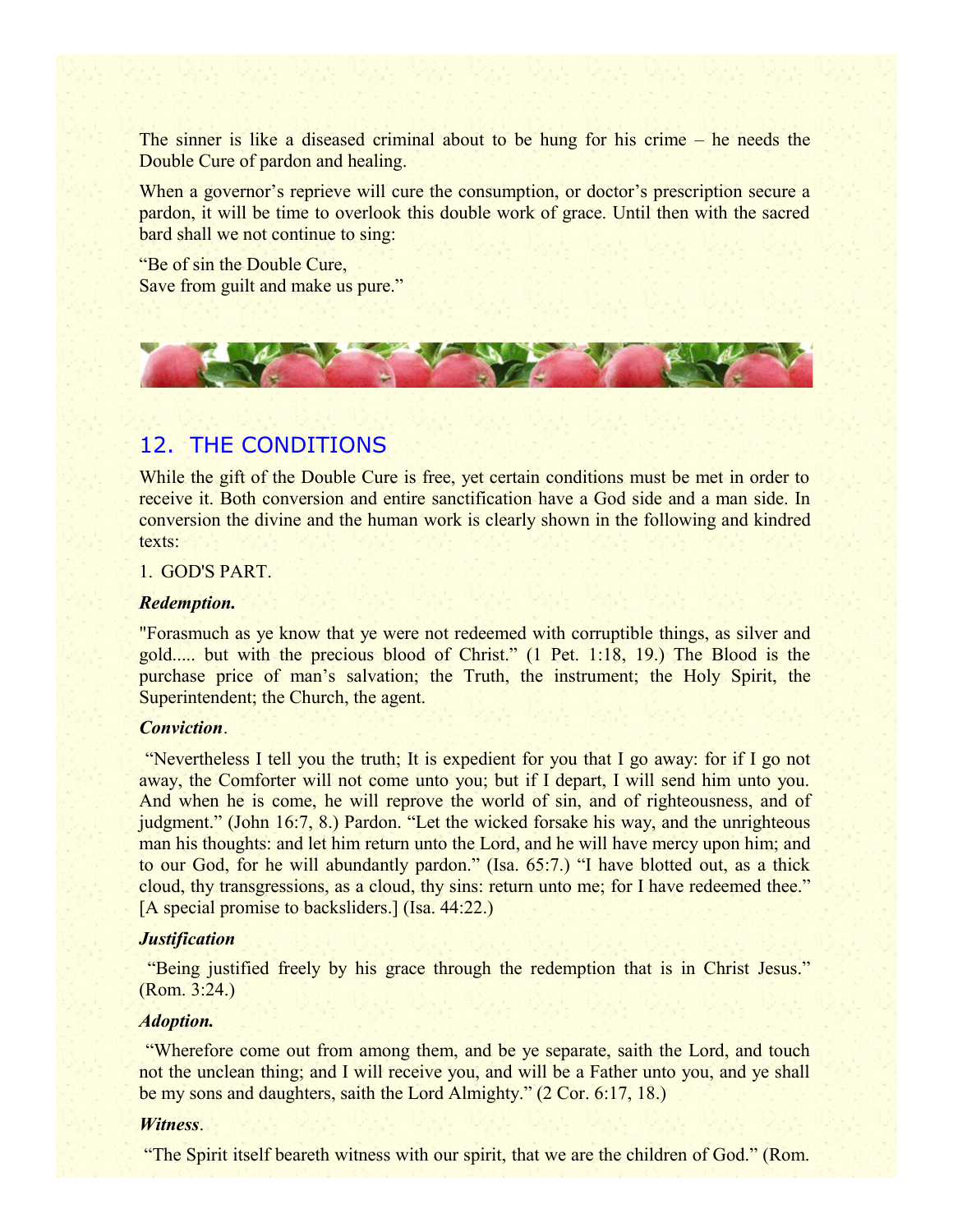#### 8:16.)

## *Imparts peace.*

 "Therefore being justified by faith, we have peace with God through our Lord Jesus Christ." (Rom. 5:1.)

# *I MAN'S PART.*

#### *Intellectual belief.*

 In the very nature of the case no man can accept of the plan of salvation unless he knows of it and intellectually believes in it. One may have this kind of belief without salvation, but can not have salvation without having it. "He that cometh to God must believe that He is." (Heb. 11:6.)

#### *Intense desire.*

God forces conversion upon no one, and, therefore, it must be desired to be had.

"And ye shall seek me, and find Me, when ye shall search for Me with all your heart." (Jer. 29:13.)

#### *Resolution.*

"Whosoever will." (Rev., 22:17.) "The day of the Lord is near in the valley of decision." (Joel 3:14.)

#### *Repentance.*

 "Except ye repent, ye shall all likewise perish." (Luke 13:3.) Genuine repentance always includes the following:

#### *Sorrow for sin.*

"Blessed are they that mourn: for they shall be comforted." (Matt. 5:4.)

#### *Giving up sin.*

 "Wash you, make you clean; put away the evil of your doings from before mine eyes; cease to do evil." (Isa. 1:16.)

#### *Confession.*

 "He that covereth his sins shall not prosper: but whoso confesseth and forsaketh them shall have mercy." (Prov. 28:13.) See story of prodigal (Luke 16.) Pride sinks many into hell by keeping from confessing.

#### *Restitution*.

 "If the wicked restore the pledge, give again that he had robbed ..... he shall surely live, he shall not die." (Ezek. 33:16.)

#### *Prayer.*

"Seek ye the Lord while he may be found, call ye upon him while he is near." (Isa. 55. 6.

"For whosoever shall call upon the name of the Lord shall be saved." (Rom. 10:13.)

#### *Appropriating faith.*

 "He that believeth on the Son hath everlasting life: and he that believeth not the Son shall not see life; but the wrath of God abideth on him." (John 3:36.)

In the second work -complete sanctification -there exists the same divine and human copartnership as in conversion.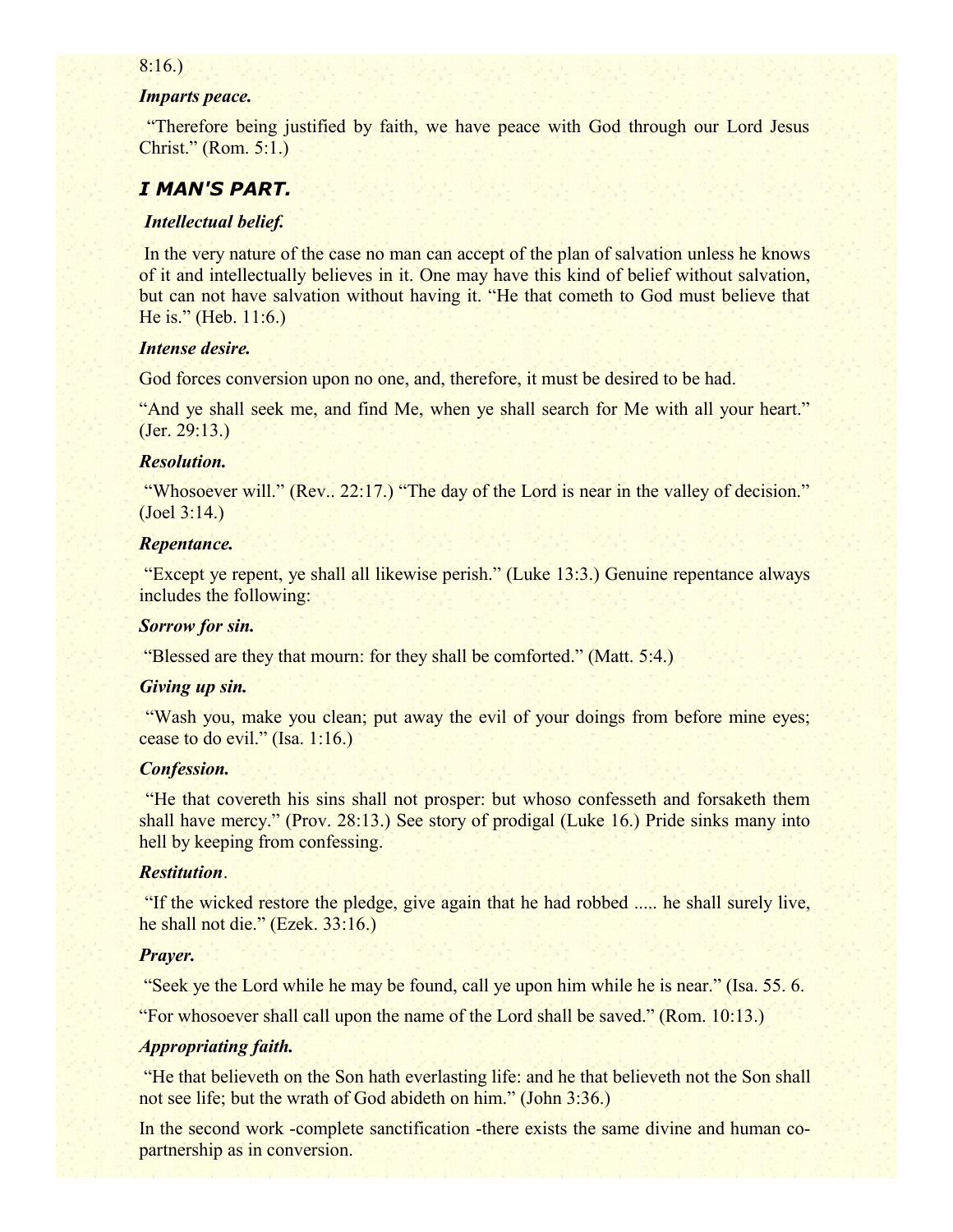#### *I. GOD'S PART. --*

#### *He pays the price for it*.

 "Wherefore Jesus also, that he might sanctify the people, with his own blood, suffered without the gate." (Heb. 13:12.) "Having therefore, brethren, boldness to enter into the holiest by the blood of Jesus." (Heb. 10:19.)

#### He commands it.

 "Be ye holy; for I am holy." (1 Pet. 1:16.) "Be filled with the Spirit." (Eph. 6:18.) "For this is the will of God, even your sanctification." (1 Thess. 4:3.)

#### He promises it.

 "That he would grant unto us, that we being delivered out of the hand of our enemies might serve him without fear, in holiness and righteousness before him, all the days of our life." (Luke 1:74, 75.) "Having therefore these promises, dearly beloved, let us cleanse ourselves from all filthiness of the flesh and spirit, perfecting holiness in the fear of God." (2 Cor. 7:1.)

#### He exemplifies it.

 "Be ye therefore perfect, even as your Father which is in heaven is perfect." (Matt. 5:48.) "Be ye therefore followers of God, as dear children; and walk in love as Christ also hath loved us." (Eph. 5:2.)

#### He imparts it.

 It is not a state to be gained by growth, but a divine work to be wrought in the soul, and only He can do it. "Sanctify them through thy truth: thy word is truth. (John 17:17.) "And the very God of peace sanctify you wholly; and I pray God your whole spirit and soul and body be preserved blameless unto the coming of our Lord Jesus Christ. Faithful is he that calleth you who also will do it." (1 Thess. 5:23, 24.)

#### *He designs it.*

"According as he hath chosen us in him before the foundation of the world, that we should be holy and without blame before him in love." (Eph. 1:4.) He witnesses to it. "For by one offering he hath perfected forever them that are sanctified, whereof the Holy Ghost also is a witness to us." (Heb. 10:14, 15.)

#### *II.MAN'S PART. --*

#### Intellectual belief.

Without this it is as impossible to be sanctified as it is to be justified. For in one instance as in the other -- "He that cometh to God must believe that he is, and that he is a rewarder of them that diligently seek Him." (Heb. 11:6.) The seeker for entire sanctification must believe in it as taught in God's Word, as an experience of purity and perfect love to be sought and received by faith after conversion. This belief may exist without an understanding of the doctrine. A lady witnessed in one of our meetings that after she was converted she felt the need of something more. She said that she prayed as follows: "O God, You command me to be perfect. I don't know what that means, but You do. Oh make me just what You mean by it." She said "He heard me, and gave me what you call sanctification."

The seeker must be a truly converted person. Unconverted professors and backsliders must first experience pardon. The power of sin must be broken before the poison of carnality can be expelled, and the patient made perfectly whole. Be sure you have a clear experience of present conversion, then enter the Double Cure.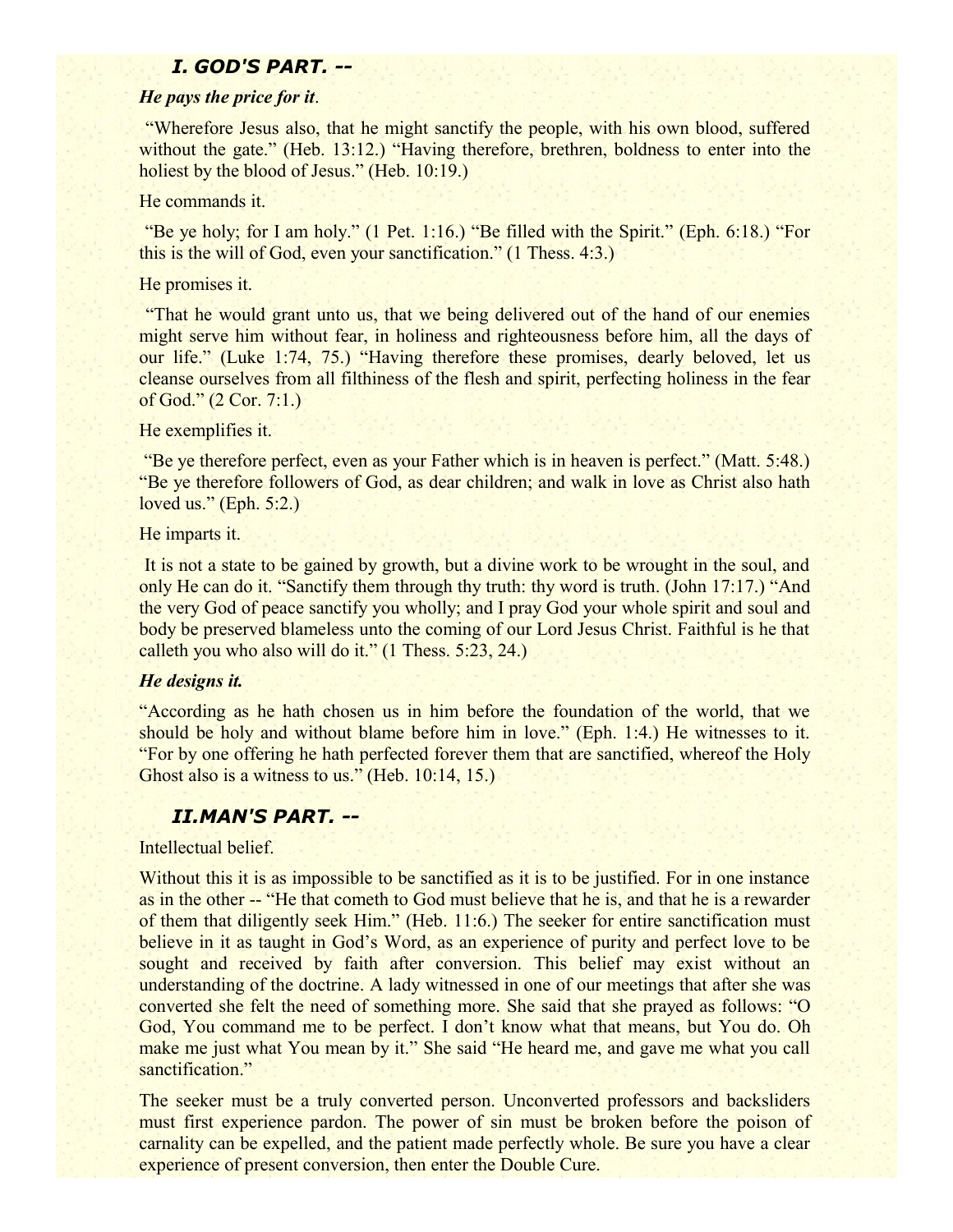#### *Intense desire*.

 "Blessed are they which do hunger and thirst after righteousness: for they shall be filled." (Matt 5:6.) What intense figures are hunger and thirst! Esau, to appease hunger, sold his birthright. Dives would have given worlds for water to quench his thirst. Hunger and thirst for holiness are accompaniments of the new birth. Only the Double Cure can satisfy them. God does not propose to give this rare gift to an unappreciative person. When we are willing to "sell all" for this priceless pearl, God deeds it to us. Never until then.

#### *Resolution.*

"And Jacob was left alone..... And he said I will not let thee go, except thou bless me." (Gen. 32:24, 26.) Halfhearted effort is abortive in any field of endeavor. It is only when we seek with all the heart that the doors of this surpassingly glorious kingdom fly open. When modern Jacobs, like Israel of old, say and mean "I will not let Thee go, except Thou bless me," then, as of old, they prevail. It has been seen that it is the will of God that all of His children should have it. When they will to have it, it is not long before they take possession. It is whosoever WILL that claims these possessions, not whosoever "hopes," "tries," "desires," but whosoever WILL. When one gets where the minister did when he cried "Now I WILL enjoy this cleansing in the blood of the Lamb or die," it will not be long before, like him, he can also say 'Glory to God! I've got it! I've got it!" "Indecision" shuts God out of the soul, while "Fixed Purpose" swings the door widely open for Him to enter.

#### *Entire consecration.*

 "I beseech you therefore, brethren, by the mercies of God, that ye present your bodies a living sacrifice, holy, acceptable unto God, which is your reasonable service." (Rom. 12:1.) This includes (a) Death reckoning; (b) Life reckoning. "Likewise reckon ye also yourselves to be dead indeed unto sin, but alive unto God through Jesus Christ our Lord." (Rom. 6:11.) The soul cuts loose from the world at conversion; dies to it at complete sanctification. This reckoning includes death to preferment, promotion, preconceived opinions, prejudices, ambitions, rivalries, selfish plans and worldly influences, and even to things and friends, good in themselves but coming between the soul and God. Search and be sure that no tie to self or the world remains to be cut; that self-crucifixion is so complete that there is a fixed purpose to please God and do all of His will though all the world oppose. Then reckon yourself to be alive to Him by a complete dedication of all of your redeemed being and belongings unto Him to be cleansed, filled, kept, and used only as He may will. If uncertain whether all is consecrated then claim the promise: "If in anything ye be otherwise minded, God shall reveal even this unto you." (Phil. 8:15.) In the light of the Spirit and Word let it be settled fully and forever, without any "ifs," or "buts," or dictation, or mental reservation that you do yield yourself fully to God in ALL THINGS, for ALL TIME and FOREVER. This is putting "all on the altar." When you are sure that all is there -then one more act and the soul enters into the rest of perfect love.

#### *Appropriating faith.*

 The crucified Christ is the Christian altar, and when you have so died to all else and yielded to Him that you have the consciousness that all is fully abandoned to Him, then, and not before, you are to believe on the authority of God's Word that just now the altar Christ sanctifies you the gift. (Heb. 13:12.) God declares, "whatsoever toucheth the altar shall be holy." (Ex. 29:37.)

"After the battle of consecration," writes Rev. B. Carradine, "comes the battle of faith. Both precede the perfect victory of sanctification. Hence, men can be perfectly consecrated all their lives and never know the blessing of sanctification. I must believe there is such a work in order to realize the grace. Hear the words of the Lord that proved a